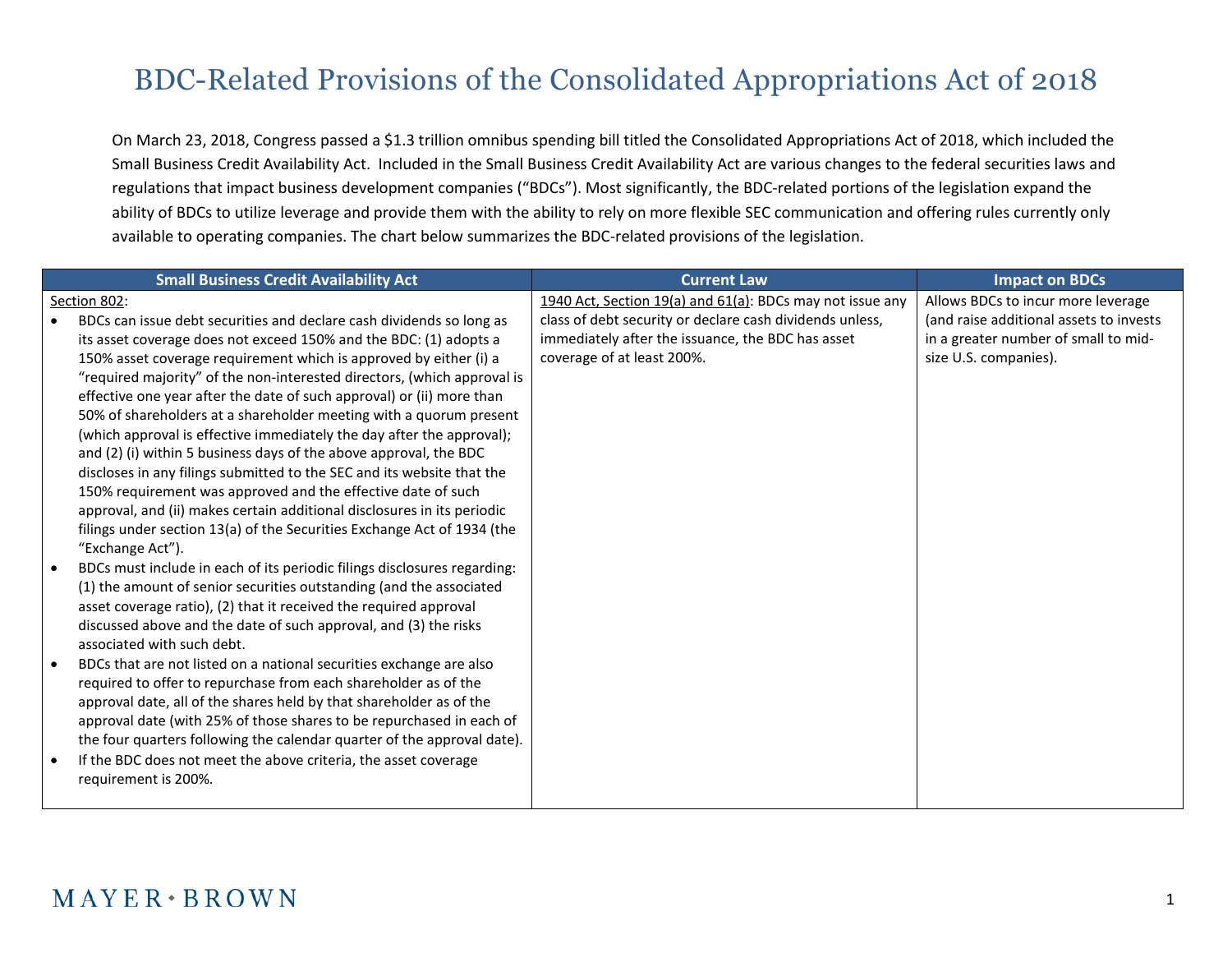| <b>Small Business Credit Availability Act</b>                                                                                                                                                                                                                                                                                                             | <b>Current Law</b>                                                                                                                                                                                                                                                                                                                                                                                                                                                                                                                                                                                                                                                                                                                                                                                                                                                                                                                             | <b>Impact on BDCs</b>                                                                                                                                                                                                                                                                                |
|-----------------------------------------------------------------------------------------------------------------------------------------------------------------------------------------------------------------------------------------------------------------------------------------------------------------------------------------------------------|------------------------------------------------------------------------------------------------------------------------------------------------------------------------------------------------------------------------------------------------------------------------------------------------------------------------------------------------------------------------------------------------------------------------------------------------------------------------------------------------------------------------------------------------------------------------------------------------------------------------------------------------------------------------------------------------------------------------------------------------------------------------------------------------------------------------------------------------------------------------------------------------------------------------------------------------|------------------------------------------------------------------------------------------------------------------------------------------------------------------------------------------------------------------------------------------------------------------------------------------------------|
| Section 803(b)(1) The legislation instructs the SEC to, within one year of<br>enactment, issue rules/amendments allowing BDCs to use the same<br>"securities offering and proxy rules" that are available to reporting<br>companies under the Exchange Act. These amendments shall include the<br>specific amendments detailed below.                     | Registration and Reporting Parity BDCs' registration and<br>reporting requirements are a mix of requirements under<br>the 1940 Act and the Exchange Act. In certain contexts, a<br>BDC may have to undertake greater reporting and<br>registration efforts than a reporting company under the<br>Exchange Act.                                                                                                                                                                                                                                                                                                                                                                                                                                                                                                                                                                                                                                 | The legislation is intended to align the<br>reporting, disclosure and filing<br>obligations of BDCs with certain<br>exemptions available to reporting<br>companies under the Exchange Act.                                                                                                           |
| Section 803(d) Provides that BDCs will be able to treat the parity<br>provisions regarding offering and proxy rules (discussed above) as being<br>effective if the SEC does not revise the relevant rules within one year after<br>the law is enacted until such time as the revisions are completed.                                                     | Automatic effectiveness after<br>one year                                                                                                                                                                                                                                                                                                                                                                                                                                                                                                                                                                                                                                                                                                                                                                                                                                                                                                      | The legislation ensures that the parity<br>rules are implemented or treated as<br>implemented by a certain date.                                                                                                                                                                                     |
| Section 803(c)(1) The legislation instructs the SEC to, within one year of<br>enactment, include instructions that allow for incorporation by reference<br>in a manner similar to the instructions included in Form S-3.                                                                                                                                  | Form N-2 - Incorporation by Reference BDCs are required<br>to file registration statements on Form N-2. While certain<br>other filers that are allowed to register securities on Form<br>S-3 may incorporate information into their prospectuses<br>by reference to earlier or subsequently filed documents,<br>Form N-2 does not allow incorporation by reference.                                                                                                                                                                                                                                                                                                                                                                                                                                                                                                                                                                            | The legislation allows BDCs to raise<br>capital more cheaply and efficiently,<br>and respond to market conditions<br>more quickly, by having shorter<br>registration statements and<br>prospectuses. Investors are also able<br>to readily access the most important<br>information about an issuer. |
| Sections 803(b)(2)(B) and 803(b)(2)(G) The legislation directs the SEC to<br>permit BDCs to rely on the exemptions available under Rules 168 and 169<br>of the Securities Act of 1933 (the "Securities Act"), and to provide that<br>nothing in Rule 156 of the Securities Act prevents BDCs from qualifying for<br>an exemption under Rules 168 and 169. | Securities Act, Rules 156, 168 and 169 Rules 168 and 169<br>under the Securities Act allow both issuers that report<br>under the Exchange Act and those that do not report<br>under the Exchange Act to disseminate "regularly<br>released factual business and forward-looking<br>information," even around the time of a registered<br>offering. This safe harbor is designed to permit ongoing<br>communications with the market, such as press releases<br>and other information released on a regular, unscheduled<br>or episodic basis, but cannot contain information about a<br>potential offering and cannot be made as part of the<br>offering process. Rules 168 and 169 specifically prohibit<br>BDCs from relying on those rules.<br>Rule 156 makes it unlawful for any person to use sales<br>literature that is materially misleading in connection with<br>the offer or sale of securities issued by an investment<br>company. | The legislation allows BDCs to more<br>easily communicate with the market<br>without violating gun-jumping<br>provisions. BDCs could release factual<br>and forward-looking business<br>information similar to other market<br>participants.                                                         |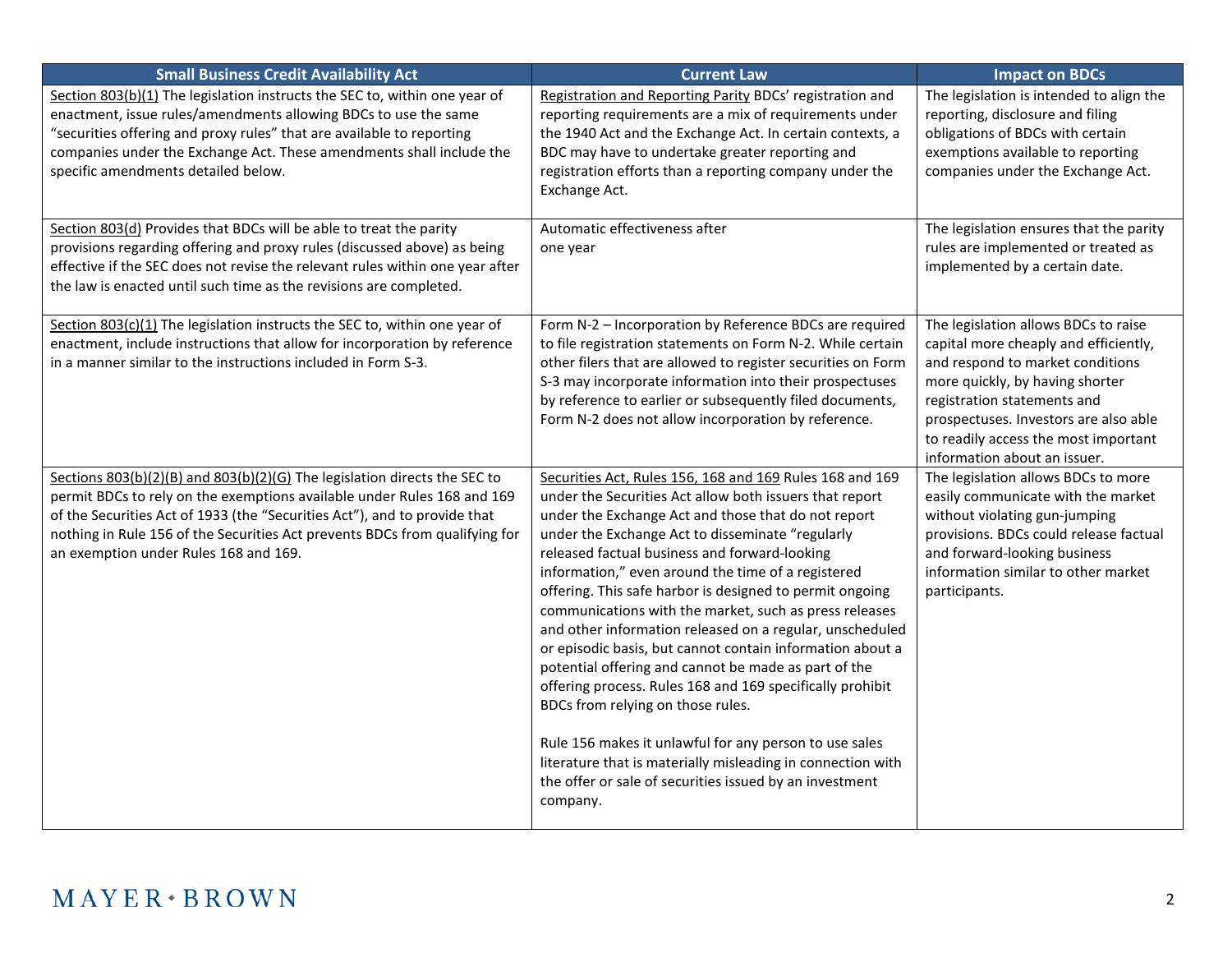| <b>Small Business Credit Availability Act</b>                                                                                                                                      | <b>Current Law</b>                                                                                                                                                                                                                                                                                                                                                                                                                                                                                                                                                                                                                                                                                                                                                                                                                            | <b>Impact on BDCs</b>                                                                                                                                                                                                |
|------------------------------------------------------------------------------------------------------------------------------------------------------------------------------------|-----------------------------------------------------------------------------------------------------------------------------------------------------------------------------------------------------------------------------------------------------------------------------------------------------------------------------------------------------------------------------------------------------------------------------------------------------------------------------------------------------------------------------------------------------------------------------------------------------------------------------------------------------------------------------------------------------------------------------------------------------------------------------------------------------------------------------------------------|----------------------------------------------------------------------------------------------------------------------------------------------------------------------------------------------------------------------|
| Sections 803(b)(2)(C-E) The legislation directs the SEC to revise Rules 134,<br>163A and 163 of the Securities Act to allow BDCs to rely on such rules.                            | Securities Act, Rules 134, 163A and 163 BDCs are<br>prohibited from relying on the following rules:<br>Rule 134 provides a safe harbor that allows issuers<br>to make certain written statements regarding an<br>offer after a prospectus is filed, provided certain<br>conditions are met.<br>Rule 163A provides a safe harbor from the gun-<br>$\bullet$<br>jumping provisions for communications that do not<br>reference an offering and that are made more than<br>30 days before a registration statement is filed,<br>provided certain conditions are met.<br>Rule 163 is a safe harbor from the gun-jumping<br>provisions that allows well-known seasoned issuers<br>("WKSIs") to engage in unrestricted oral and written<br>communications before filing a registration<br>statement, provided certain conditions are met.           | The legislation permits BDCs to release<br>factual business information with more<br>certainty, and to have more flexibility<br>in communications with investors.                                                    |
| Section 803(b)(2)(F) The legislation directs the SEC to revise Rules 138 and<br>139 under the Securities Act to specifically include BDCs as issuers to<br>which such rules apply. | Securities Act, Rules 138 and 139 BDCs are not<br>specifically permitted to rely on Rules 138 or 139:<br>Rule 138 permits a broker-dealer participating in a<br>distribution of securities of an issuer to publish<br>research reports about that issuer if certain<br>conditions are met.<br>Rule 139 permits a broker-dealer participating in a<br>$\bullet$<br>distribution of securities of an issuer to publish<br>research reports concerning that issuer or any class of<br>its securities if certain conditions are met.<br>Research reports permitted by Rules 138 and 139 are<br>not considered general advertising or solicitation for<br>purposes of Rule 144A offerings nor do they<br>constitute a directed selling effort or be inconsistent<br>with the offshore transaction requirement for<br>offerings under Regulation S. | The legislation permits broker-dealers<br>and other providers of market research<br>more flexibility to disseminate<br>research on BDCs and allows more<br>communication of information to the<br>market about BDCs. |

## $MAYER*BROWN$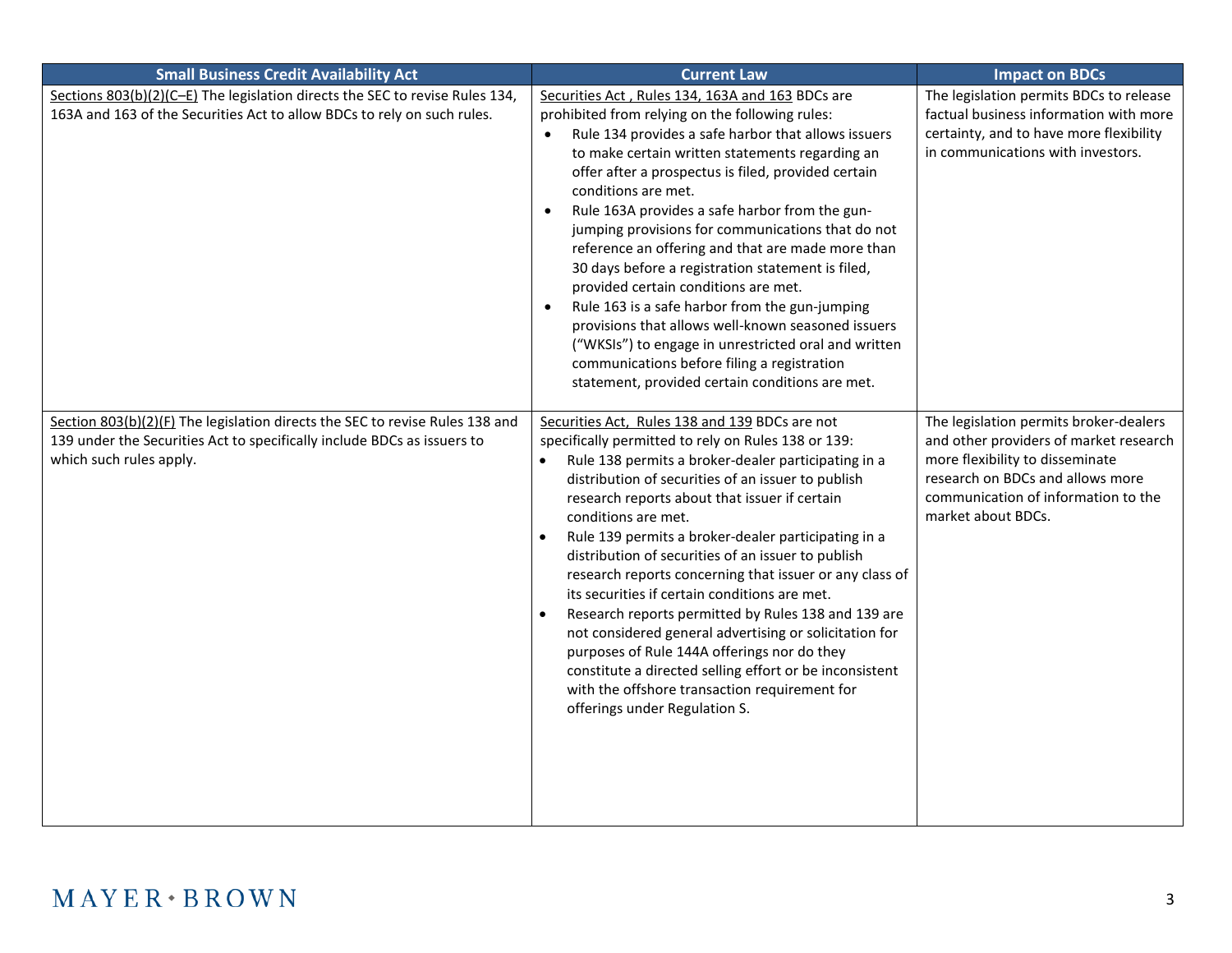| <b>Small Business Credit Availability Act</b>                                                                                                                                                                                                                                                                                                                                                                                                                                                                                                                                        | <b>Current Law</b>                                                                                                                                                                                                                                                                                                                                                                                                                                                                                                                                                                                                                                                                                                                                                                                                                                      | <b>Impact on BDCs</b>                                                                                                                                                                                                                                                                                                                             |
|--------------------------------------------------------------------------------------------------------------------------------------------------------------------------------------------------------------------------------------------------------------------------------------------------------------------------------------------------------------------------------------------------------------------------------------------------------------------------------------------------------------------------------------------------------------------------------------|---------------------------------------------------------------------------------------------------------------------------------------------------------------------------------------------------------------------------------------------------------------------------------------------------------------------------------------------------------------------------------------------------------------------------------------------------------------------------------------------------------------------------------------------------------------------------------------------------------------------------------------------------------------------------------------------------------------------------------------------------------------------------------------------------------------------------------------------------------|---------------------------------------------------------------------------------------------------------------------------------------------------------------------------------------------------------------------------------------------------------------------------------------------------------------------------------------------------|
| Section 803(b)(2)(A) The legislation directs the SEC to revise Rule 405 of<br>the Securities Act of 1933 (the "Securities Act") to remove the exclusion<br>for BDCs from the definition of a WKSI, and to add Form N-2 to the<br>definition of "automatic shelf registration statement."<br>Section 803(c)(2) The legislation directs the SEC to, within one year of<br>enactment, allow BDC's that are WKSIs to be able to file automatic shelf<br>offerings on Form N-2.                                                                                                           | Securities Act, Rule 405 SEC Rules allow WKSIs to benefit<br>from a more flexible registration process that includes,<br>among other things, automatic effectiveness of a WKSI's<br>registration statement, and reduced information included<br>in the registration statement. BDCs are prohibited from<br>qualifying as WKSIs, and Form N-2 may not receive<br>automatic shelf registration (which applies only to<br>registration statements filed on Form S-3).                                                                                                                                                                                                                                                                                                                                                                                      | The legislation allows BDCs to file<br>automatic shelf registrations to take<br>advantage of frequently changing<br>market windows, and other benefits<br>applicable to WKSIs.                                                                                                                                                                    |
| Section 803(b)(2)(H) and 803(b)(2)(l)<br>The legislation directs the SEC to revise Rule 433 of the Securities Act to<br>specifically state that BDCs that qualify as WKSIs can rely on that rule.<br>Additionally, the legislation allows BDCs to rely on Rule 164 under the<br>Securities Act.                                                                                                                                                                                                                                                                                      | Securities Act, Rules 433 and 164 Rule 433 generally<br>permits issuers to use free writing prospectuses after a<br>prospectus has been filed. Issuers that do not comply<br>with the conditions set forth in Rule 433 with respect to<br>free writing prospectuses violate Section 5(b)(1) of the<br>Securities Act. However, Rule 164 provides a safe harbor<br>from the gun-jumping provisions and relief from the<br>failure to qualify under Rule 433 for "immaterial or<br>unintentional" deviations. BDCs are prohibited from<br>relying on Rule 164.                                                                                                                                                                                                                                                                                            | The legislation allows BDCs that qualify<br>as WKSIs to use free writing<br>prospectuses, which allow for greater<br>communication with the market,<br>including information that may not be<br>included in the registration statement.<br>BDCs now benefit from a safe harbor<br>for unintentional violations of the gun-<br>jumping provisions. |
| Section 803(b)(2)(J) and 803(b)(2)(P)<br>The legislation directs the SEC to revise Rule 415 under the Securities<br>Act to specifically state that registration for securities provided for in<br>Rule 415 includes BDC securities registered on Form N-2 that would<br>otherwise meet the eligibility requirements of Form S-3.<br>On Form N-2, BDCs are now only required to provide undertakings<br>that are no more restrictive than those of applicable registrants on<br>Form S-3. This includes no longer being required to make the<br>undertaking in Item 34.4 of Form N-2. | Securities Act, Rule 415<br>Rule 415 provides the basis for shelf registration, and<br>specifically lists the types of shelf offerings that may<br>be effected on an immediate, a delayed or a<br>continuous basis. Rule 415 limits the amount of<br>securities that can be registered for a continuous<br>offering to two years for registration statements not<br>filed on Form S-3. Other provisions of Rule 415 are<br>applicable registrants using Form S3.<br>For registration statements on Form N-2, Rule 415<br>$\bullet$<br>requires registrants to provide an undertaking<br>(contained in Item 34.4 of Form N-2) "to file, during<br>any period in which offers or sales are being made, a<br>post-effective amendment to the registration<br>statement: (1) to include any prospectus required by<br>Section 10(a)(3) of the<br>1933 Act." | The legislation allows for SEC review of<br>BDC N-2 shelf registration statements<br>in advance of accessing public markets<br>and offers more certainties with<br>respect to timing.                                                                                                                                                             |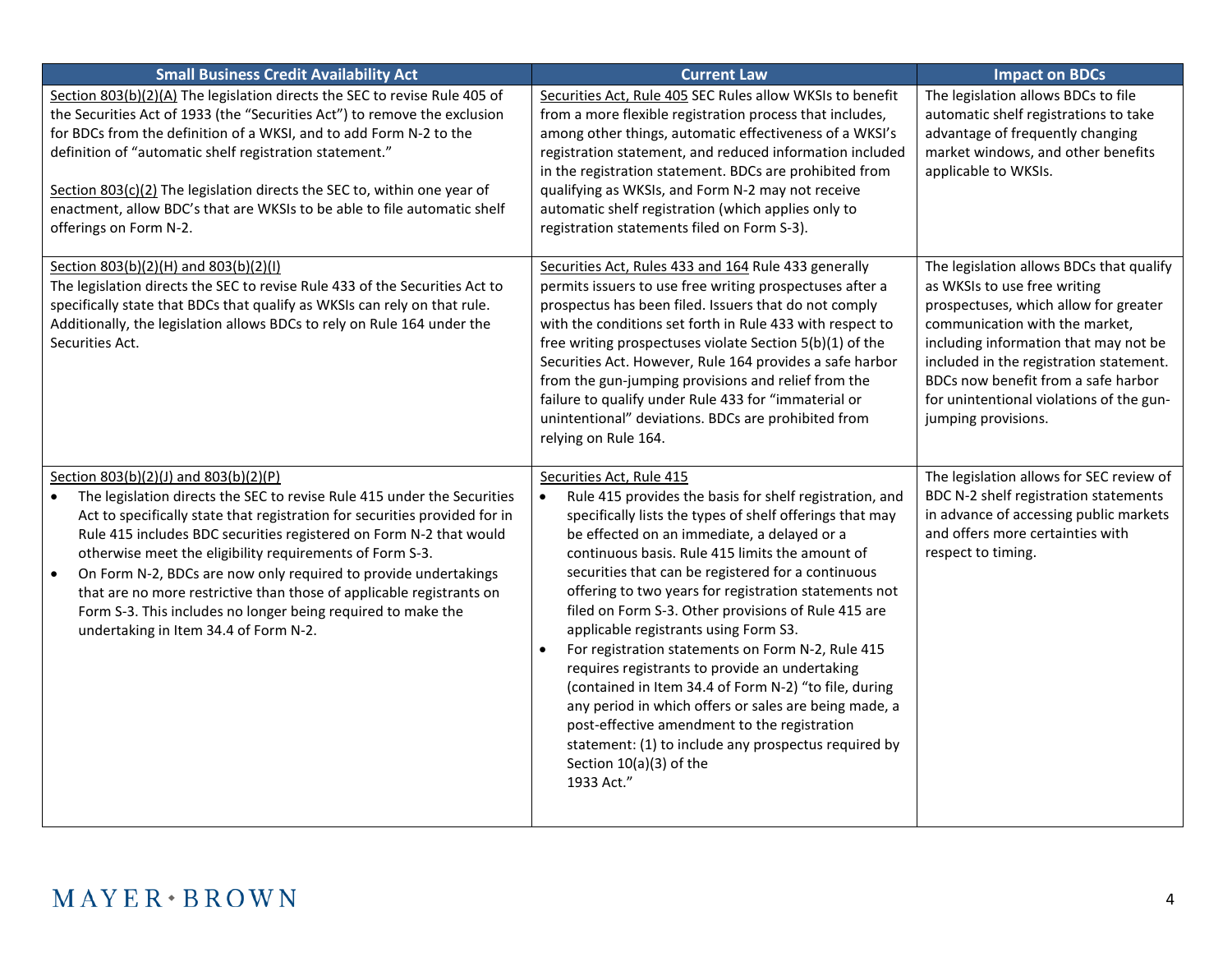| <b>Small Business Credit Availability Act</b>                                                                                                                                                                                                                                                       | <b>Current Law</b>                                                                                                                                                                                                                                                                                                                                                                                                                                                                                                                                                                                                                                      | <b>Impact on BDCs</b>                                                                                                                                                                                                                                         |
|-----------------------------------------------------------------------------------------------------------------------------------------------------------------------------------------------------------------------------------------------------------------------------------------------------|---------------------------------------------------------------------------------------------------------------------------------------------------------------------------------------------------------------------------------------------------------------------------------------------------------------------------------------------------------------------------------------------------------------------------------------------------------------------------------------------------------------------------------------------------------------------------------------------------------------------------------------------------------|---------------------------------------------------------------------------------------------------------------------------------------------------------------------------------------------------------------------------------------------------------------|
| Section 803(b)(2)(K) The legislation directs the SEC to revise Rule 497<br>under the Securities Act to include a parallel rule allowing BDCs to file<br>form prospectus supplements in the same manner as the process under<br>Rule 424(b).                                                         | Securities Act, Rule 497<br>Rule 424(b), which is not applicable to BDCs, allows<br>$\bullet$<br>form prospectus supplements to be filed that contain<br>only substantive changes from or additions to<br>previously filed prospectuses.<br>Rule 497, which is applicable to BDCs, does not allow<br>$\bullet$<br>for form prospectuses.                                                                                                                                                                                                                                                                                                                | The legislation reduces the filing<br>burden on BDCs, synchronizes BDC<br>prospectus filing requirements with<br>those of other registrants, and saves<br>considerable time and money.                                                                        |
| Section 803(b)(2)(L) The legislation directs the SEC to revise Rules 172 and<br>173 under the Securities Act to remove the exclusion for BDCs.                                                                                                                                                      | Securities Act, Rules 172 and 173 BDCs are prohibited<br>from relying on the following rules:<br>Rule 172 exempts an issuer or broker-dealer from<br>delivering a prospectus in connection with a<br>registered offering, so long as the final prospectus is<br>filed with the SEC.<br>Rule 173 requires that each underwriter or dealer<br>$\bullet$<br>participating in a registered offering must provide to<br>each purchaser a copy of the final prospectus or, in<br>lieu of the final prospectus, a notice that the sale was<br>made pursuant to a registration statement, within<br>two business days following the completion of such<br>sale. | The legislation permits BDCs greater<br>flexibility in the sales process in parity<br>with other issuers covered by the rule,<br>and reduces the prospectus delivery<br>burden and costs associated with<br>offerings.                                        |
| Section 803(b)(2)(M) The legislation directs the SEC to revise Rule 418<br>under the Securities Act to provide that a BDC that otherwise meets the<br>eligibility requirements under General Instruction IA of Form S-3 shall be<br>exempt from Rule 418(a)(3).                                     | Securities Act, Rule 418 Rule 418(a)(3) exempts already<br>registered entities from having to provide certain<br>supplemental engineering, management or other reports<br>to the SEC upon request, on the basis that they are<br>already registered and have complied with the<br>requirements in General Instruction IA of Form S-3.                                                                                                                                                                                                                                                                                                                   | The legislation removes the obligation<br>on BDCs to be ready to supply certain<br>supplemental material upon request<br>from the SEC, in line with the<br>obligations of already registered<br>issuers compliant with General<br>Instruction IA of Form S-3. |
| Section 803(b)(2)(N) The legislation directs the SEC to revise Item 13(b)(1)<br>of Schedule 14A to provide that a BDC that meets the eligibility<br>requirements under General Instruction IA of Form S-3 shall be deemed to<br>meet the requirements of Form S-3 for the purposes of Schedule 14A. | Exchange Act, Rule 14a-101 Item 13 of Schedule 14A<br>(information required in a Proxy Statement) allows<br>previously filed financial reports to be incorporated by<br>reference in any Proxy Statement for issues of securities<br>or exchange offerings, as directed by Rule 14a-101.                                                                                                                                                                                                                                                                                                                                                                | The legislation allows BDCs to<br>incorporate previously filed financial<br>statements into Proxy Statement<br>forms, bringing the BDC's obligations<br>into line with already registered issuers<br>compliant with General Instruction IA<br>of Form S-3.    |

## $MAYER*BROWN$